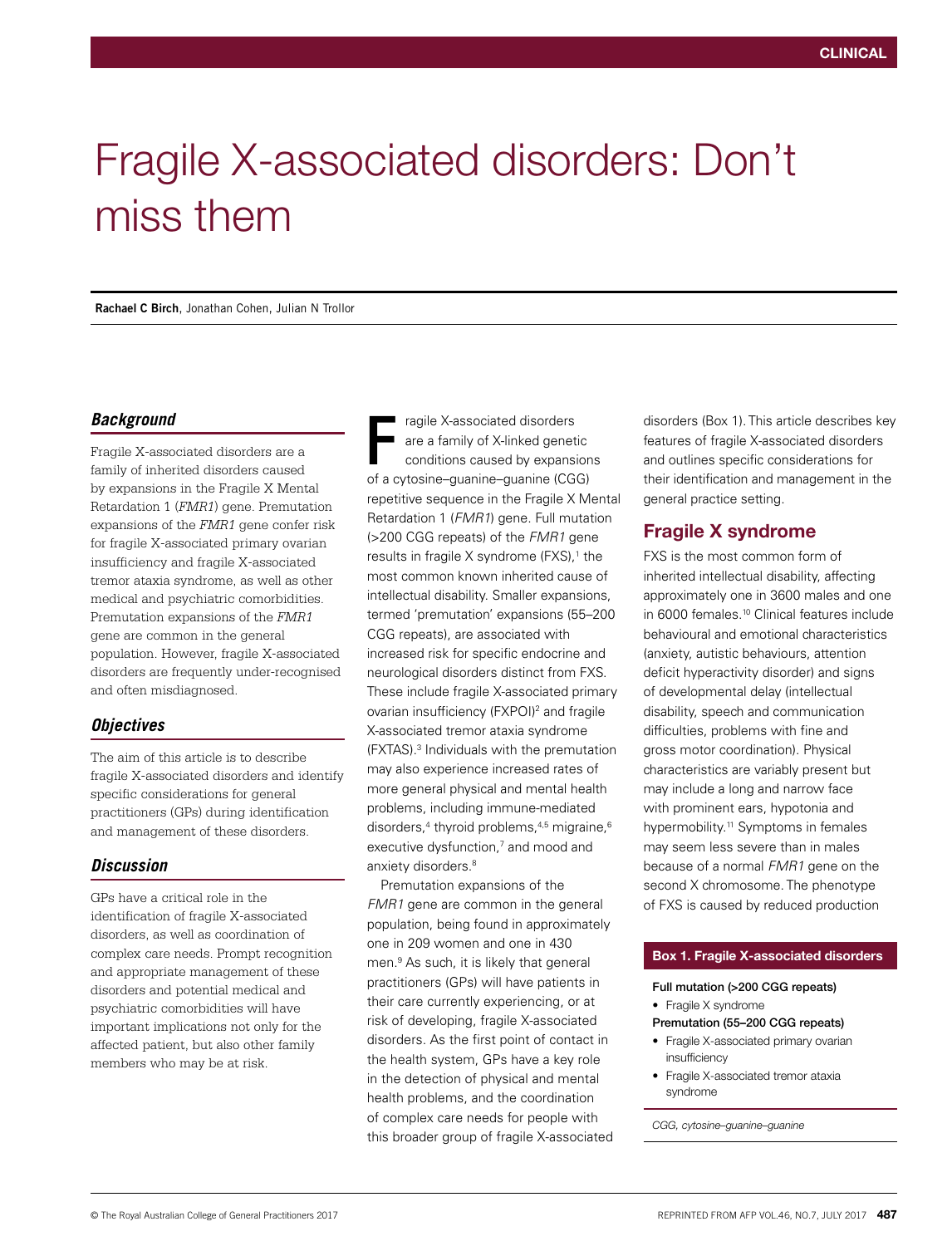of the Fragile X Mental Retardation Protein due to abnormal methylation and transcriptional silencing of the *FMR1* gene.1 This protein has an important role in the regulation of several neuronal processes associated with healthy brain development, including synaptic development and neuroplasticity.<sup>12,13</sup> As clinical symptoms are not specific for FXS, diagnosis is confirmed by DNA testing. The Human Genetics Society of Australasia14 recommends DNA testing for FXS be included as part of a basic genetic assessment of intellectual disability or developmental delay.

# Fragile X-associated primary ovarian insufficiency

Approximately 10–30% of women who carry the *FMR1* premutation develop FXPOI.2,4,15 This term encompasses a range of clinical signs of ovarian dysfunction. including irregular menses, increased follicle stimulating hormone, fertility problems and cessation of menstruation prior to 40 years of age.15,16 For some patients, onset of menopause may occur in their early 20s. Although the mechanisms underlying the development of FXPOI are largely unknown, there is a non-linear relationship between severity of FXPOI and CGG repeats, with greatest risk and earlier onset observed among those with CGG repeat length in the mid-size range (80–100).17 Approximately 5% of primary ovarian insufficiency cases are associated with an *FMR1* expansion.<sup>18</sup>

# Fragile X-associated tremor ataxia syndrome

FXTAS affects approximately 45% of men and 16% of women with the premutation aged over 40 years.<sup>4</sup> Both the penetrance (ie the proportion of people with the premutation who have FXTAS) and severity of symptoms increase with advancing age.19 Diagnosis is based on specific clinical, radiological and/or neuropathological criteria, and is confirmed by DNA testing<sup>20</sup> (Table 1). Additional neuropsychiatric features may include depression, anxiety, apathy,

disinhibition, agitation and irritability.<sup>21</sup>

The estimated prevalence of FXTAS (two to six persons per 100,000) is similar to that of Huntington's disease and amyotrophic lateral sclerosis.<sup>22</sup> Challenges associated with making a diagnosis of FXTAS include variability in clinical presentations, possible compounding effects of comorbid agerelated pathology (eg stroke, Alzheimer's disease) and the potential to misattribute these features to other more well-known disorders. Other disorders to consider in the differential diagnosis of FXTAS include essential tremor, multiple system atrophy, spinocerebellar ataxia, idiopathic Parkinson's disease and other atypical parkinsonian disorders<sup>23</sup>

# Role of the GP in the identification and management of fragile X-associated disorders

## Recognition of possible disorders associated with the *FMR1* premutation

The majority of referrals for *FMR1* genetic testing are made by paediatricians, followed by GPs.24 GPs have a central role in the identification, treatment and coordination of complex care needs of patients with, or at risk of developing, fragile X-associated disorders and potential medical and psychiatric comorbidities.

Indications for DNA testing for the premutation are summarised in Table 2. As the range of presenting symptoms suggestive of FXPOI and FXTAS are often seen by GPs, fragile X-associated disorders should be considered as one of a number of potential problems. However, timely and accurate diagnosis of fragile X-associated disorders is critical to ensure that the appropriate support services are made available. Further, identification of a premutation or full mutation expansion within a family affords other relatives the opportunity to choose whether they would like to undergo testing themselves, and to make informed

decisions regarding their own health and reproductive risks. Where a premutationassociated disorder is suspected, patients should first be referred to appropriate specialists (eg a fertility specialist or neurologist) for further assessment, and to a genetic counselling service to discuss the implications of undergoing genetic testing. A list of genetic services in Australia can be found through the Centre for Genetics Education. Where a premutation or full mutation expansion is identified, consider cascade testing all other family members at risk.

# Determining family history and identifying risk

Determining whether a patient may be at risk of developing a fragile X-associated disorder requires an understanding of how *FMR1* expansions are inherited. As the **FMR1** gene is located on the X chromosome, a man with the premutation will pass this on to all of his daughters and none of his sons. A woman with the premutation has a 50% chance of passing on an *FMR1* expansion (either a premutation or full mutation) to her children.25 Where an *FMR1* expansion is suspected, it is important to take a careful family history of any cases of developmental delay or learning difficulties affecting both male and female relatives, as a family history of FXS or intellectual disability has been shown to be associated with increased likelihood of test-positive results.<sup>24</sup> However, because of the incomplete penetrance of FXTAS and FXPOI, some families will have no obvious family history of fragile X-associated disorders at all. As such, a lack of family history should not preclude genetic testing.

## Management of disorders associated with the *FMR1* premutation

## FXPOI

While there is currently no specific treatment available to restore ovarian function in women with FXPOI,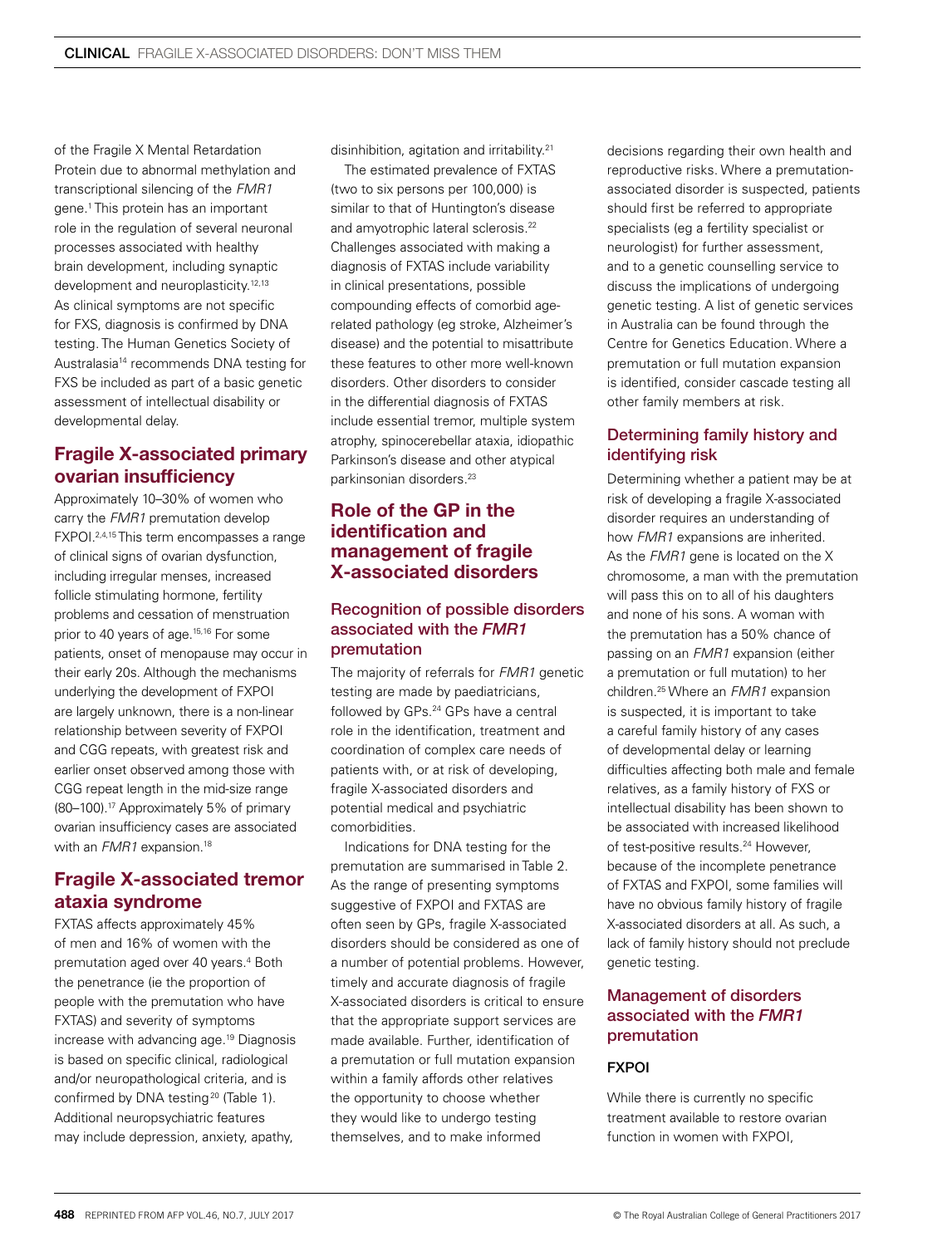management strategies include:

- provision of appropriate support for the patient and their partner, if applicable
- coordination of referrals to relevant health services, such as a genetic counsellor, psychologist, endocrinologist and/or fertility specialist
- continued review and management of common co-occurring issues such as depression and anxiety.

Consider a chronic disease management plan and team care arrangements for patients requiring ongoing care from a multidisciplinary team.

It is also important that women with the premutation are made aware of the full range of reproductive options available. Some women may opt to not have children or may choose to adopt. Given the risk of premature menopause, women who become aware of their carrier status before the onset of FXPOI may consider having children earlier in life. Those who conceive naturally may choose to undergo prenatal testing via chorionic villus sampling or amniocentesis (available to all carriers of FXS) and, if positive for FXS, some women may continue with the pregnancy, while others may terminate. Some may consider in vitro fertilisation treatments, including pre-implantation genetic diagnosis (enabling genetic testing of embryos prior to implantation), while others may consider the use of donor eggs or embryos.

## FXTAS

There are currently no disease-modifying treatments for FXTAS, and there have been few randomised controlled trials assessing the efficacy of treatments targeting specific motor, cognitive or psychiatric signs. A randomised controlled trial of memantine, a glutamate receptor antagonist approved for use in the management of Alzheimer's disease, suggested no significant improvement in intention tremor or executive function<sup>26</sup> and limited benefit for language and memory function.<sup>19</sup> Other therapeutic modalities may improve motor, cognitive or psychiatric symptoms;<sup>27</sup> however,

## Table 1. Diagnostic criteria for FXTAS\*,20

| <b>Examination</b>                                                          | <b>Degree</b>                                                                                                                                                                                     | <b>Observation</b>                                                       |  |  |
|-----------------------------------------------------------------------------|---------------------------------------------------------------------------------------------------------------------------------------------------------------------------------------------------|--------------------------------------------------------------------------|--|--|
| Radiological                                                                | Major                                                                                                                                                                                             | White matter lesions in middle cerebellar peduncles and/or<br>brain stem |  |  |
|                                                                             | Major                                                                                                                                                                                             | White matter lesions in the splenium of the corpus<br>callosum           |  |  |
|                                                                             | Minor                                                                                                                                                                                             | White matter lesions in cerebral white matter                            |  |  |
|                                                                             | Minor                                                                                                                                                                                             | Moderate-to-severe generalised atrophy                                   |  |  |
| Clinical                                                                    | Major                                                                                                                                                                                             | Intention tremor                                                         |  |  |
|                                                                             | Major                                                                                                                                                                                             | Gait ataxia                                                              |  |  |
|                                                                             | Minor                                                                                                                                                                                             | Parkinsonism                                                             |  |  |
|                                                                             | Minor                                                                                                                                                                                             | Neuropathy                                                               |  |  |
|                                                                             | Minor                                                                                                                                                                                             | Moderate-to-severe short-term memory deficiency                          |  |  |
|                                                                             | Minor                                                                                                                                                                                             | Executive function deficit                                               |  |  |
| <b>Diagnostic categories</b>                                                |                                                                                                                                                                                                   |                                                                          |  |  |
| Definite                                                                    | a) One major clinical + one major radiological sign, or<br>b) One major clinical sign + presence of intranuclear neuronal and astrocytic<br>inclusions on post-mortem examination of brain tissue |                                                                          |  |  |
| Probable                                                                    | a) One major radiological sign + one minor clinical symptom, or                                                                                                                                   |                                                                          |  |  |
|                                                                             | b) Two major clinical symptoms                                                                                                                                                                    |                                                                          |  |  |
| Possible                                                                    | a) One major clinical + one minor radiological sign                                                                                                                                               |                                                                          |  |  |
| *Must have FMR1 grey zone (45–54 CGG repeats), premutation or full mutation |                                                                                                                                                                                                   |                                                                          |  |  |

*FXTAS, fragile X-associated tremor ataxia syndrome; CGG, cytosine–guanine–guanine* 

#### Table 2. Indications for testing for an  $FMR1$  premutation<sup>14</sup> and key aspects of assessments

| <b>Indication</b>                                                                                                                                                                     | <b>Assessment</b>                                                                                                                                                                                           |
|---------------------------------------------------------------------------------------------------------------------------------------------------------------------------------------|-------------------------------------------------------------------------------------------------------------------------------------------------------------------------------------------------------------|
| i) Family history of disorders with<br>known association with FXS<br>(including intellectual disability,<br>developmental delay, FXTAS, FXPOI)<br>with plausible inheritance          | • Patient interview: determine family history of<br>intellectual disability, autism spectrum disorder,<br>fertility problems, movement disorder and/or<br>dementia                                          |
| ii) Signs of decreased ovarian function,<br>including elevated follicle-stimulating<br>hormone, unexplained irregular<br>menses, or cessation of menses<br>before the age of 40 years | • Medical exam: note menstrual history, exercise<br>level, recent stressful events<br>• Blood test: follicle-stimulating hormone, estradiol,<br>and anti-mullerian hormone                                  |
| iii) Clinical or radiological signs of<br>FXTAS, including onset of tremor<br>or ataxia of unknown cause with<br>parkinsonism or cognitive decline<br>from 50 years of age            | • Medical exam: assess extrapyramidal and<br>cerebellar signs<br>Brain MRI: T1-weighted and T2 FLAIR<br>Patient and/or informant interview: determine<br>٠<br>changes in cognitive and behavioural function |

*FMR1, Fragile X Mental Retardation 1; FXS, fragile X syndrome; FXTAS, fragile X-associated tremor ataxia syndrome; FXPOI, fragile X-associated primary ovarian insufficiency; FLAIR, fluid attenuated inversion recovery*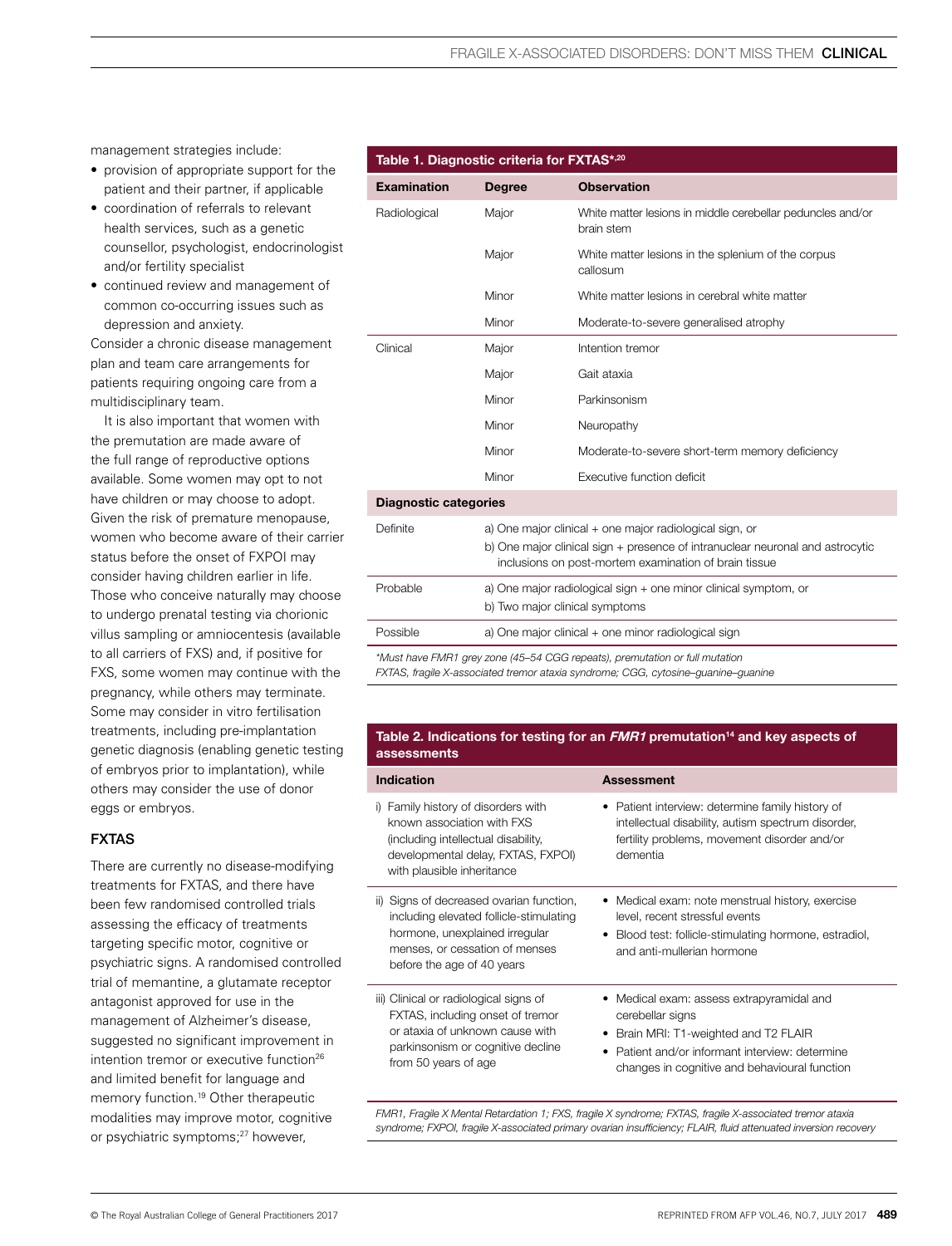| Table 3. Potentially beneficial therapies for FXTAS <sup>27</sup> |                                                                                                                                                                                                                                         |  |
|-------------------------------------------------------------------|-----------------------------------------------------------------------------------------------------------------------------------------------------------------------------------------------------------------------------------------|--|
| Signs/symptoms                                                    | <b>Therapies</b>                                                                                                                                                                                                                        |  |
| Tremor                                                            | Beta blockers<br>• Primidone<br>• Antiepileptics (levetiracetam, clonazepam)                                                                                                                                                            |  |
| Gait ataxia and parkinsonism                                      | Carbidopa/levodopa<br>Dopamine agonists<br>• Physical therapy                                                                                                                                                                           |  |
| Cognitive deficits and psychiatric symptoms                       | Cholinesterase inhibitors<br>• Antidepressants<br>Cognitive and behavioural therapies<br>• Antipsychotics<br>N-methyl-D-aspartate receptor antagonists<br>Dietary supplements (B12, folate, vitamins C<br>and $E$ )<br>Aerobic exercise |  |

*FXTAS, fragile X-associated tremor ataxia syndrome*

these have not been the subject of clinical trials (Table 3). Current clinical best practice involves implementing individual treatment programs comprising a combination of these management strategies.<sup>27</sup>

For patients with FXTAS, GPs should consider eligibility for a chronic disease management plan, and develop multidisciplinary team care arrangements where appropriate. Depending on individual patient requirements and disease stage, this may involve physiotherapists, occupational therapists, rehabilitation medicine physicians, psychologists and psychiatrists. Additional advice for younger patients with FXTAS can be sought from younger onset dementia services, as well as specific neuropsychiatric and behavioural neurology clinics and specialists.

Patients with more advanced FXTAS may require an assessment by an aged care assessment team to determine suitability for aged care services, respite, and/or home care and support. Importantly, the health and support needs of family carers should also be routinely assessed and managed, as carers of patients with FXTAS may be at risk of negative health outcomes, including psychological distress.21

#### Other considerations

Carriers of the premutation may be vulnerable to a wide range of physical and mental health conditions extending beyond FXPOI and FXTAS (eg hypothyroidism, depression, anxiety). 4,5,78 Although the mechanisms underlying vulnerability to more general health concerns are unclear, screening and management of potential medical and psychiatric comorbidities are important to minimise impact on functional abilities and quality of life.

# Resources and additional support

Further information about fragile X-associated disorders and additional support can be sought from the Fragile X Association of Australia (https:// fragilex.org.au) and the Fragile X Alliance Clinic (http://fragilex.com.au). A list of genetic services in Australia can be found through the Centre for Genetics Education website (www. genetics.edu.au/genetic-services/ general-genetics-clinics). Additional information and resources to support carers can be accessed through the Carer Gateway (www.carergateway. gov.au).

#### Authors

Rachael C Birch BPsych (Hons), MBMSci, PhD, Lecturer, Department of Developmental Disability Neuropsychiatry, School of Psychiatry, UNSW Sydney, Sydney, NSW

Jonathan Cohen MBBS, FRACGP FACTM MastFamMed, Senior Adjunct Research Fellow, Centre for Developmental Disability Health, Monash University, Melbourne, Vic; and Medical Director, Fragile X Alliance Clinic and Genetic Clinics Australia, Melbourne, Vic

Julian N Trollor MBBS, MD, FRANZCP, Chair of Intellectual Disability Mental Health and Head of Department, Department of Developmental Disability Neuropsychiatry, School of Psychiatry, UNSW Sydney, Sydney, NSW; Centre for Healthy Brain Ageing, School of Psychiatry, UNSW Sydney, Sydney, NSW. j.trollor@unsw.edu.au

Competing interests: None.

Provenance and peer review: Not commissioned, externally and internally peer reviewed.

#### References

- 1. Verkerk AJ, Pieretti M, Sutcliffe JS, et al. Identification of a gene (FMR-1) containing a CGG repeat coincident with a breakpoint cluster region exhibiting length variation in fragile X syndrome. Cell 1991;65(5):905–14.
- 2. Cronister A, Schreiner R, Wittenberger M, Amiri K, Harris K, Hagerman RJ. Heterozygous fragile X female: Historical, physical, cognitive, and cytogenetic features. Am J Med Genet 1991;38(2–3):269–74.
- 3. Hagerman RJ, Leehey M, Heinrichs W, et al. Intention tremor, parkinsonism, and generalized brain atrophy in male carriers of fragile X. Neurology 2001;57(1):127–30.
- 4. Rodriguez-Revenga L, Madrigal I, Pagonabarraga J, et al. Penetrance of FMR1 premutation associated pathologies in fragile X syndrome families. Eur J Hum Genet 2009;17(10):1359–62.
- 5. Coffey SM, Cook K, Tartaglia N, et al. Expanded clinical phenotype of women with the FMR1 premutation. Am J Med Genet A 2008;146A(8):1009–16.
- 6. Au J, Akins RS, Berkowitz-Sutherland L, et al. Prevalence and risk of migraine headaches in adult fragile X premutation carriers. Clin Genet 2013;84(6):546–51.
- 7. Kraan CM, Hocking DR, Georgiou-Karistianis N, et al. Impaired response inhibition is associated with self-reported symptoms of depression, anxiety, and ADHD in female FMR1 premutation carriers. Am J Med Genet B Neuropsychiatr Genet 2014;165B(1):41–51.
- 8. Bourgeois JA, Seritan AL, Casillas EM, et al. Lifetime prevalence of mood and anxiety disorders in fragile X premutation carriers. J Clin Psychiatry 2011;72(2):175–82.
- 9. Tassone F, Iong KP, Tong TH, et al. FMR1 CGG allele size and prevalence ascertained through newborn screening in the United States. Genome Med 2012;4(12):100.
- 10. Crawford DC, Acuña JM, Sherman SL. FMR1 and the fragile X syndrome: Human genome epidemiology review. Genet Med 2001;3(5):359–71.
- 11. Hagerman RJ. The physical and behavioral phenotype. In: Hagerman RJ, Hagerman P, editors. Fragile X syndrome: Diagnosis,